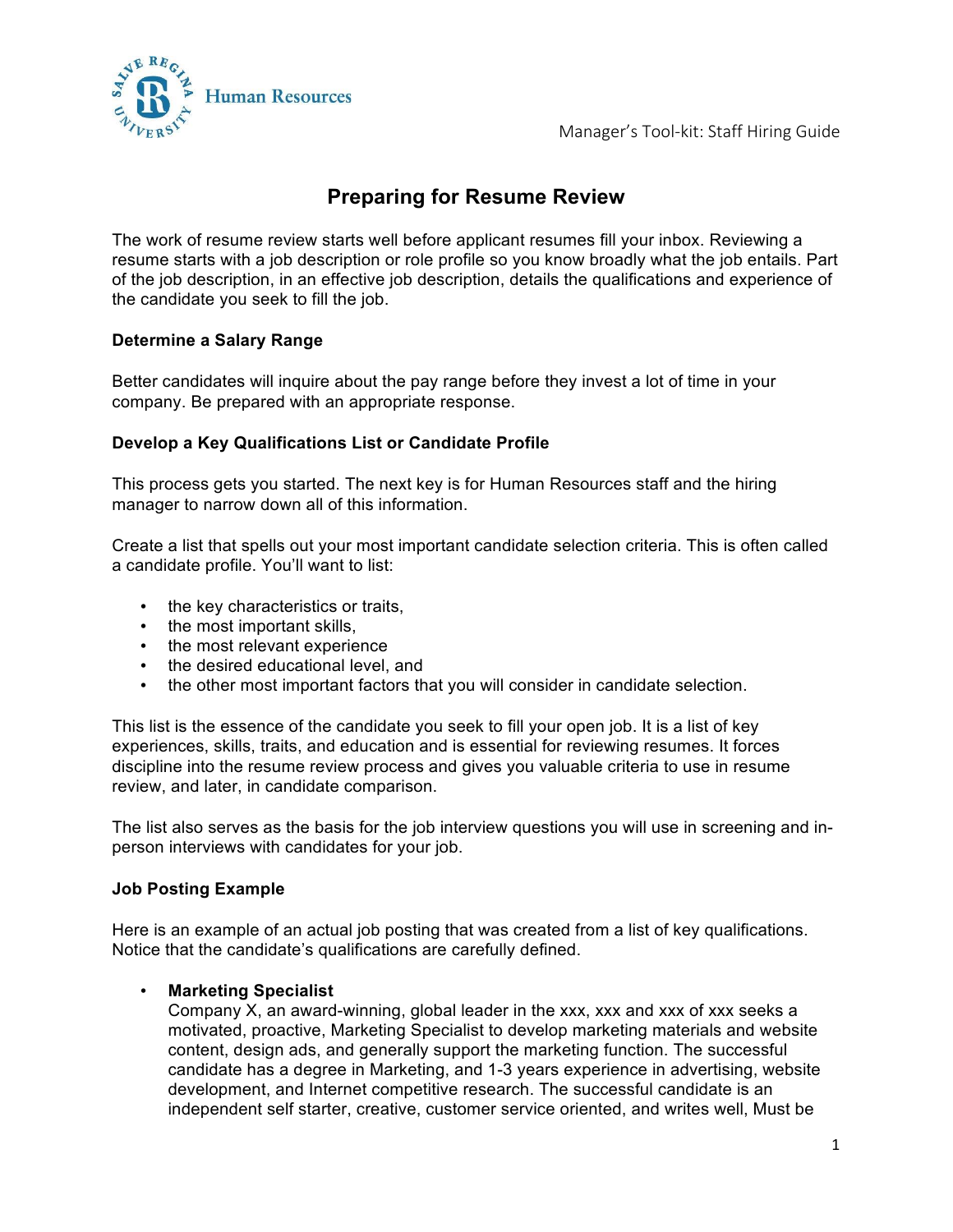

Manager's Tool-kit: Staff Hiring Guide

familiar with Web Design software such as Adobe PhotoShop or Illustrator. Company X offers a competitive salary and a generous benefits package. Please send resume with salary requirements to: xxx

This posting enables you to screen resumes and evaluate potential candidates. The job posting ensures that you don't settle for a less than qualified person. Or, you may occasionally decide that you underpriced the market in terms of the qualifications you seek at the salary you want to pay.

In a current search for a Planning and Scheduling Supervisor, as an example, a manufacturing company is finding that the \$50,000 they want to pay, may not attract the person they hope to find for the job. Their best applicants currently make \$65,000 as stated in their cover letters and resumes.

All of this information helps you scan resumes more quickly. The information and preparation helps you narrow down the many resumes to the chosen few resumes with greater accuracy. The preparation makes resume review relatively painless.

The preparation for resume review enables you to get down to the serious job of applicant resume review quickly.

Set aside a block of time whenever possible. Part of resume screening is comparing one candidate's qualifications and credentials to those listed in the other resumes you have received. Additionally, in this day of electronic applications, resume screening has taken on several new dimensions.

Some of the traditional devices used to screen resumes no longer bear the weight they once did. These include the quality of the stationery, the design of the actual document, and the envelope in which the documents arrived. Still viable for mailed-in resumes, these are useless for electronic applications, especially applications from job boards that tend to lose their formatting.

Other resume screening techniques never go out of style, including the search for proper spelling and grammar. Your quick, first skim of the resume should yield an overall impression of your candidate's carefulness and attention to detail.

Potential employees, who make careless mistakes in application materials such as resumes, do not warrant the attention that a more careful candidate deserves. Assuming the candidate's resume passes an initial inspection, this is one recommended process for reviewing resumes.